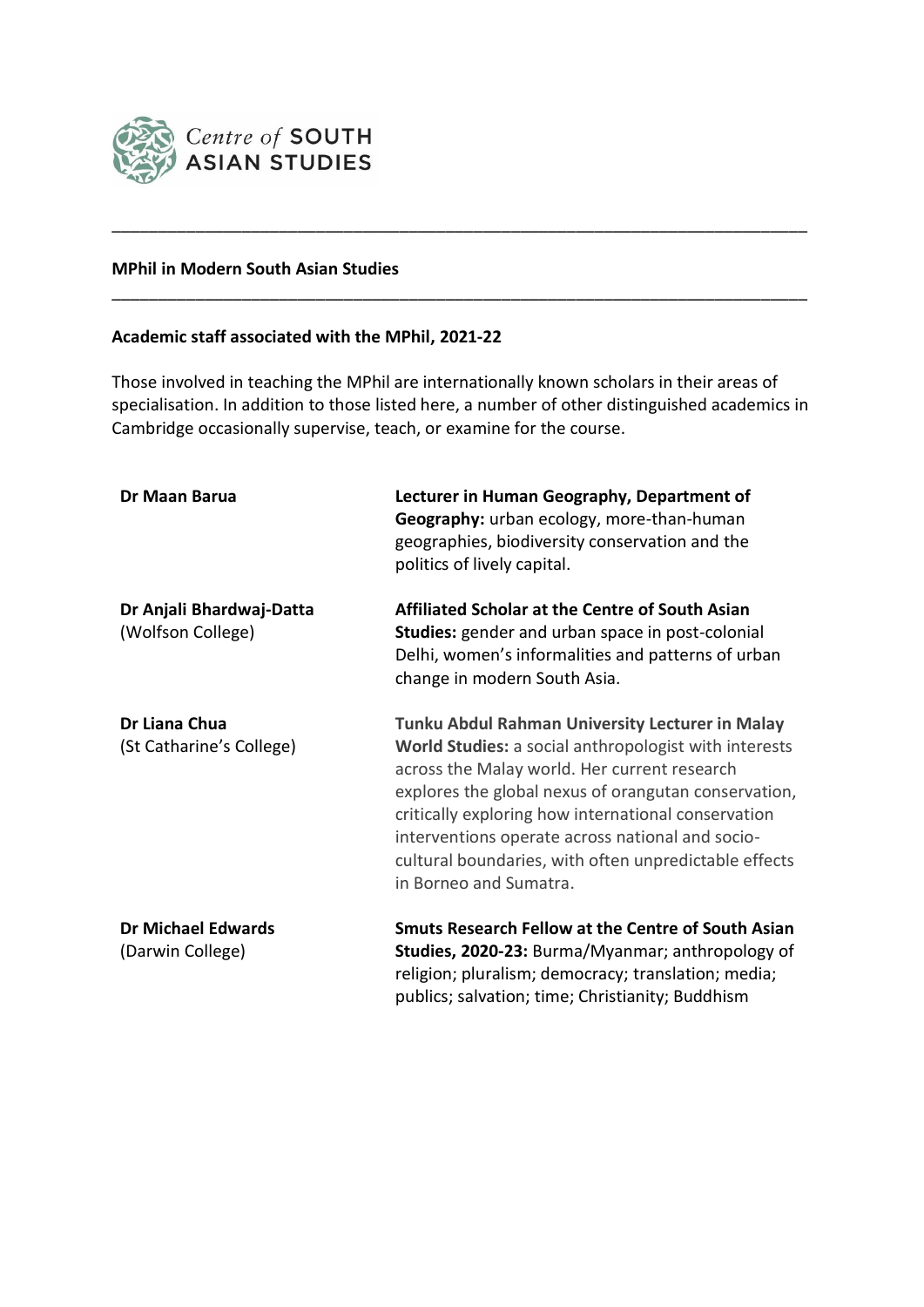| Dr Shailaja Fennell<br>(Jesus College)        | Acting Director, Centre of South Asian Studies,<br><b>Reader in Regional Transformation and Economic</b><br>Security, based in the Centre of Development<br>Studies: institutional reform and collective action,<br>food production and rural development; gender<br>norms and gender gaps in development<br>interventions, and provision of public goods and the<br>role of partnerships. |
|-----------------------------------------------|--------------------------------------------------------------------------------------------------------------------------------------------------------------------------------------------------------------------------------------------------------------------------------------------------------------------------------------------------------------------------------------------|
| <b>Dr Taushif Kara</b>                        | <b>Research Fellow, Cambridge Centre of Islamic</b><br><b>Studies:</b> global Islam; the intellectual history of the<br>Indian Ocean world in the nineteenth and twentieth<br>centuries; Indian and Muslim political thought; anti-<br>colonial nationalism; histories of knowledge and, the<br>relationship of architecture to ideas.                                                     |
| Mr Aishwarj Kumar<br>(St Catharine's College) | Language teaching officer in Hindi, Faculty of Asian<br>and Middle Eastern Studies: language and literature,<br>Indian culture, cinema and the media.                                                                                                                                                                                                                                      |
| Dr Tejas Parasher<br>(King's College)         | Junior Research Fellow, King's College: modern<br>Indian history, c. 1857-1950; history of political<br>thought; economic thought of Indian nationalist<br>movement; global intellectual history.                                                                                                                                                                                          |
| Dr Luna Sabastian<br>(Wolfson College)        | Smuts Research Fellow at the Centre of South Asian<br>Studies, 2019-22: late-nineteenth and twentieth-<br>century Indian intellectual history and political<br>thought; anti-colonial nationalism; Hindutva; global<br>fascism; political modernity and violence; themes of<br>race and caste.                                                                                             |
| <b>Dr Andrew Sanchez</b><br>(Trinity Hall)    | Lecturer, Department of Social Anthropology:<br>Capitalism, class, corruption, economy, India,<br>industry, organised crime, urban anthropology, work<br>and labour.                                                                                                                                                                                                                       |
| Dr Saumya Saxena<br>(Jesus College)           | <b>British Academy Postdoctoral Fellow, Faculty of</b><br>History: a legal historian interested in family law,<br>religion and gender politics in India. Women's rights<br>movements, religion and law in late 20 <sup>th</sup> and 21 <sup>st</sup><br>century South Asia.                                                                                                                |